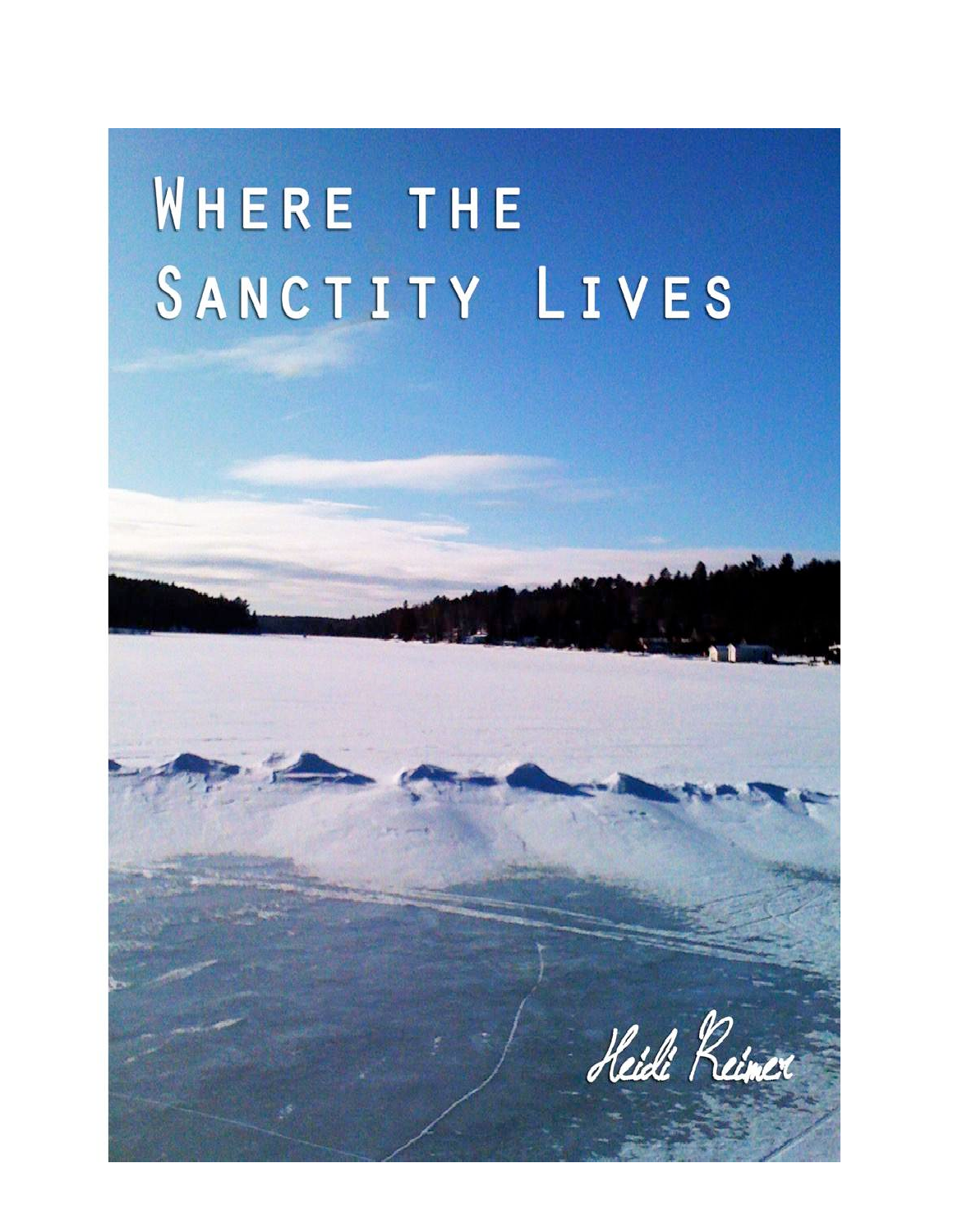THE NIGHT before the first pregnancy test, my husband and I wake to scuffling. We go to the window and watch a raccoon scramble from a branch to a hole under the go to the window and watch a raccoon scramble from a branch to a hole under the eaves of the garage, then haul three babies, one by one, up to join her. In the efficiency of her movements I read irritation. Something human lurks in the stretch of her arm.

Something animal lies in my knowledge that I'm pregnant.

I return to bed and stare at the ceiling. The mother raccoon is an omen.

In the morning, the test is negative.

I am not at ease. I feel in my body, in the breasts so sensitive they hurt from the friction against my shirt, in the memory of powerful risk-taking sex five days before ovulation, that the test is wrong. I walk to the library and borrow books on ambivalent motherhood. I sit on a café patio and read, and I write my terror of this potential upheaval.

The test four days later is positive.

IN THE theology of my youth, the sacred was heavenly, spiritual. Male.

The carnal nature, the earthy and physical, was to be denied and overcome.

That the female was particularly carnal—woman's kinship with Eve damning, the sexuality of her body dangerously overt, her absence from the Trinity obvious—was a tenet implicit.

 $-1-$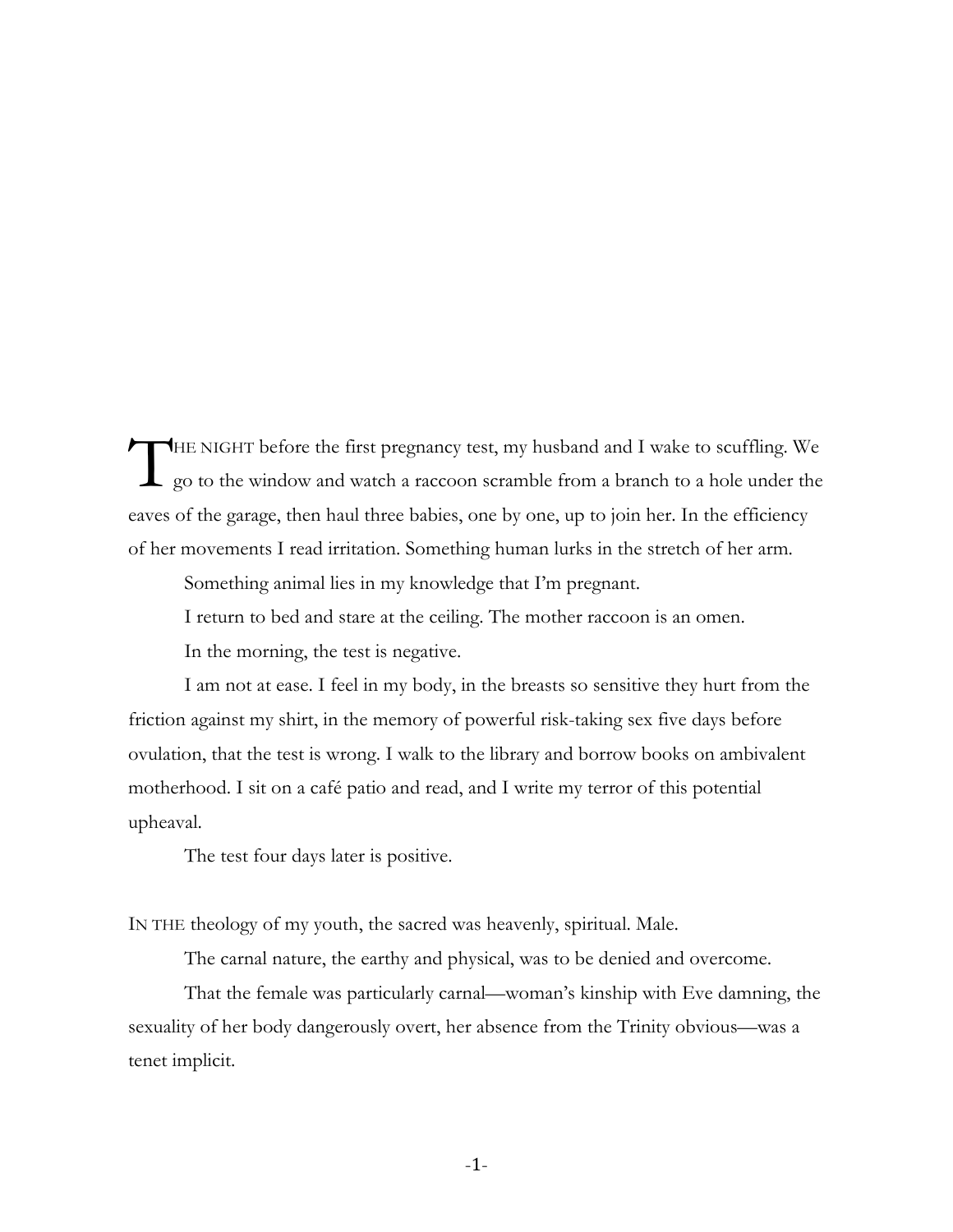I was pious. I was brainy. My body was irrelevant. I swathed it in voluminous dresses, the better to conceal its seductive femininity and dissuade fleshly desire. I knew it only as an inconvenient, even distasteful, vehicle for my mind and spirit.

I was not a woman who ran with wolves.

IN THE months before conception, I've been tuning in to my menstrual cycle. I'm thirtytwo and coming off the pill, not because I want to conceive but because I want to know my body more deeply, to understand how I work as a cyclical being. I've recorded cervical fluid, temperature, connections between my inner life and my body's wax and wane. I've noticed that when I'm bleeding my awareness is diffuse, intellectually disconnected and spiritually attuned. Afterward I feel reborn. At ovulation I burgeon with emotional and creative fullness. Before menstruation I'm wild and unpredictable and intensely creative. It's wondrous: my body is my spirit is my mind is my heart.

I want to be grounded in my body. I do not, necessarily, want to be pregnant. Although we know which encounter resulted in conception, we didn't plan it. I'm stunned and unsurprised. I'm thrilled and devastated.

AT MENARCHE my mother bought me a ring. I picked it out at Sears, a swirling knot on a slim silver band. The ring was a symbol of my womanhood, my commitment to preserving my body's purity and its capacity for sex and baby-making as a gift for my future husband. I bled into bulky plastic-backed pads, I took ibuprofen for cramps, and I vowed to keep my body untainted.

This vow was no challenge. I was meant for intellectual and spiritual pursuits, for the written word, for a life of mind and spirit. The animal act of sex did not appeal.

DURING MY pregnancy we move from Toronto to a yellow cottage on a Northern Ontario lake. Otters cavort off our dock. A family of bears lives at the end of our gravel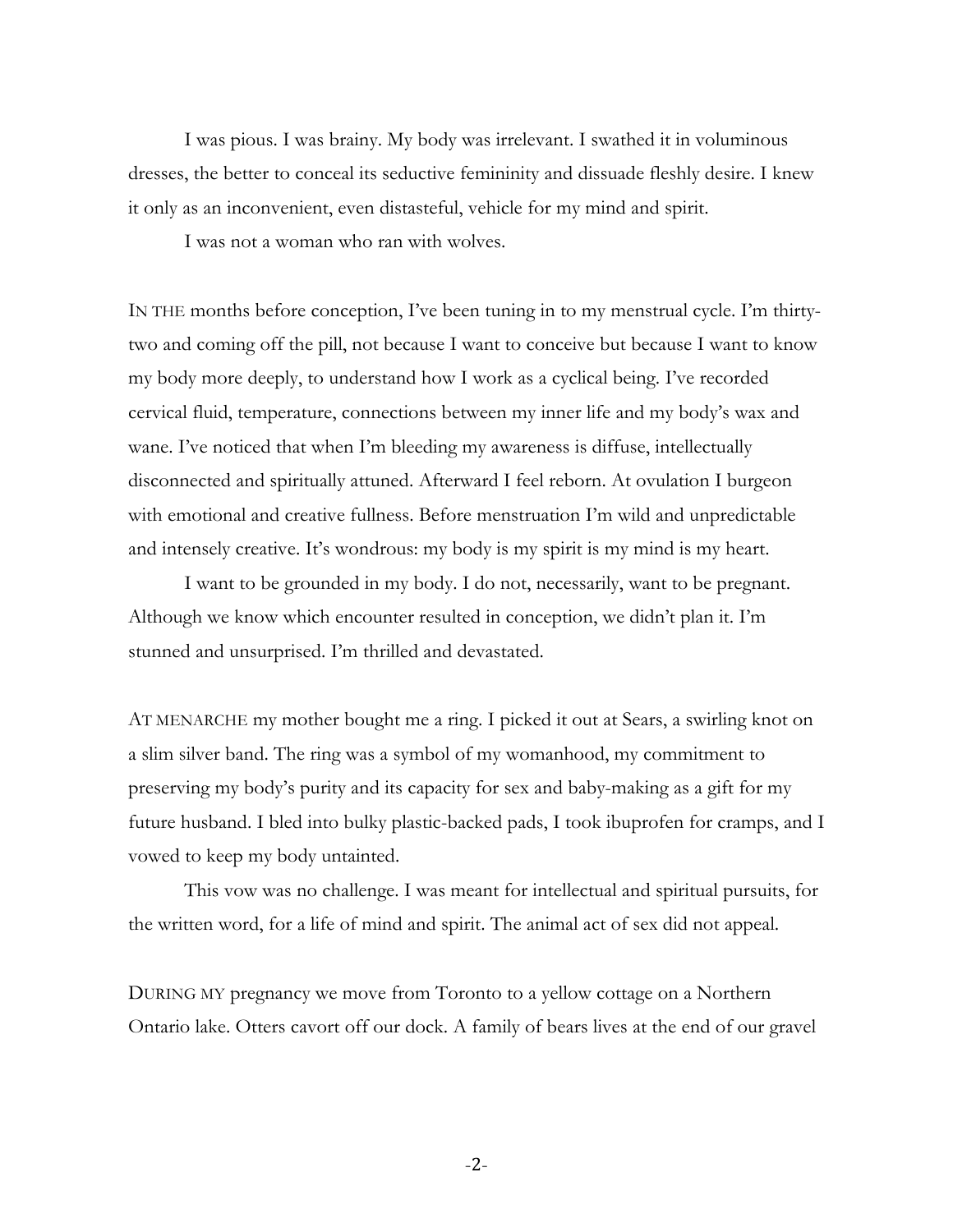drive. We walk the rutted track to the dam and stand on its metal span in the roar of water, glassy lake on one side, on the other surging river.

In a corner overlooking the lake we install my L-shaped desk. I'm writing a novel, hell-bent on completing the first draft before my due date and terrified of losing the touchstones of myself. Motherhood has occurred as debate in my head and heart, but now it becomes embedded, irrefutably, in my body. My belly swells to predominance. My breasts are phenomenal. A second heart beats inside me, a foot kicks under my ribcage. By the final trimester my thinking is diffuse. I try to concentrate on my novel and every word is difficult, alien, pointless. My creative energy is channeled into the creation inside me. All my resources are focused on making and nurturing this new human.

I'm awake through January nights, insomniac, full-bladdered, too large-bellied for comfort. From across the frozen lake, eerie and thrilling and unmistakably wild, wolves howl.

IN MY twenties my faith unraveled, a sweater snagged against a nail, unspooling bit by bit until it held together only loosely and then not at all. My best friend and I unraveled together, examining the strictures we'd lived within, discovering in their absence freedom and truth that weren't written in a book. We began to see ourselves as our own authorities. We began, tentatively, to look for the sacred in the earthy, the physical, the female.

At twenty-five we drove from Toronto to West Virginia to housesit for five months in a small mountain town. Crossing the state line we shrieked at the slogan emblazoned on a sign, scrambled from the car to photograph it. We raised our arms in exultation, our midriffs bared as we claimed the motto: *Wild and Wonderful.* 

Mountains enfolded us. Rivers pooled and cascaded around us. A community of free spirits adopted us. We were drunk on the strength of its women, awed by their comfort in their bodies and choices, their unapologetic femaleness. We swam naked in

 $-3-$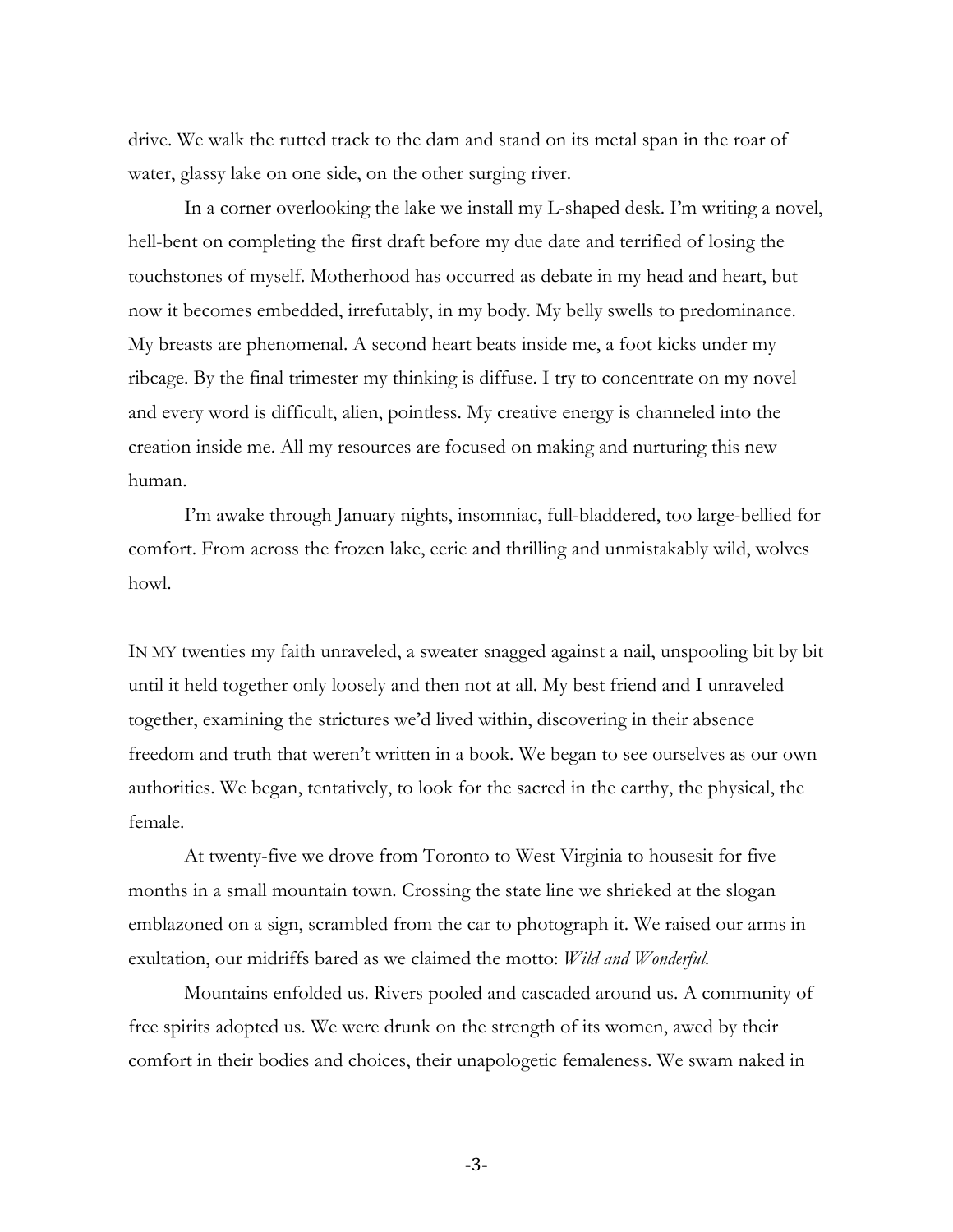rivers, declaring, "We're beautiful!" in wonderment. We sang in mountain music coffee houses. We danced in open fields under bright moons. Each lift of arms and sway of hips was a spiritual release.

I relinquished the last of my good-girl reticence and discovered the kiss.

I tried yoga: union of body, mind, spirit.

I read about self-pleasure. I got myself a mirror. Alone on my mattress on the floor, I made myself love my body in all the places it could be loved.

I had an epiphany: my sexuality does not belong to a hypothetical future husband or to the mass of men burning to conquer it.

My sexuality belongs to me.

THE ROOM glows the dim yellow of candles and shaded lamps. My clothing was shed hours ago. I've asked not to know the time, the stages of labor, my dilation. I move where instinct nudges: into the water, onto all fours, to a slow dance with my husband. I kneel on the bed with arms pressed into the sloped ceiling. I have never been so uninhibited, so distilled to my animal self. I moan. I grunt. I roar.

I roar until at last, at last, I push my daughter out of my body and into the world. I hold her against my stomach and the cord binding us stops pulsing and I look and see that she is a she and I bring her to my chest. She finds a nipple and sucks. No one weighs or diapers or dresses her for hours. We are flesh, skin on skin, mouth on breast. We are colostrum and oxytocin and euphoria and peace.

In the days after her birth I'm staggered by the secret I've discovered.

The female body—the messy, bloody, carnal female body—the powerful, lifegiving, life-sustaining female body: this is where the sanctity lives.

There is nothing more sacred than this: My naked flesh. Her naked flesh. My breasts producing milk that she drinks from me, and through it, lives.

I never get around to reading the baby books I'm sure would be useful, possibly imperative, to read. Instead I find that I know what to do, that—much as I might argue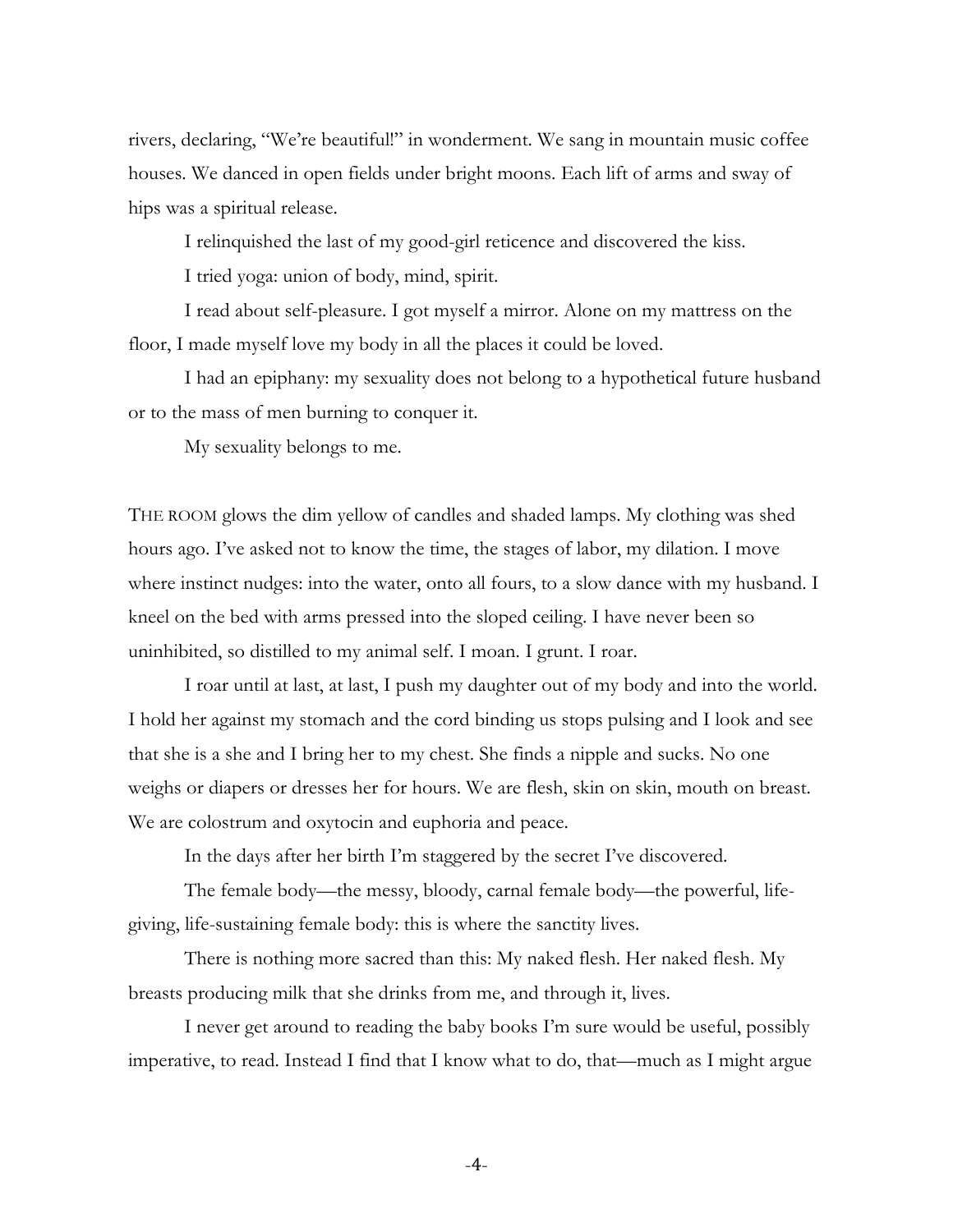against the essentialism of women as mothers—mothering does, for me, come naturally. I follow my instinct, sleep with her snug against my body, wear her wrapped at my chest, feed her when she's hungry. I'm bewildered by the plastic swings and strollers and monitors and isolating, barred cribs. I don't want to put her down even to pee, though we've placed a baby seat in the bathroom for that purpose.

My body is the hub of life. It is all she needs.

IN WEST Virginia I met a man. The one who will watch a raccoon with me the night before a pregnancy test, the one who will hold me while I birth our baby. We spoke shyly, eyes averted, senses tuned to every movement. For nine months we wrote each other. He met me at La Guardia with a single yellow rose. That night in his apartment he said, "I'll sleep on the couch," and I said, "Come to the bed."

It was carnal, it was spiritual, it was earthy, heavenly, male and female.

ONE MORNING when our baby is three months old, this man and I make love while she sleeps on the mattress beside us. We finish as she wakes, crying, and I roll over and offer my naked nipple. She sucks while he spoons me from behind. I feel brief embarrassment at the blurred line between sex and childcare, then a blaze of power. Coupling with my mate, feeding my offspring, I am fulfilling the highest and most basic of my functions as a mammal. My female body is fully engaged in the life-giving acts of which it is capable, and a circle is completed, the act that created her in tandem with the act that nourishes her.

And my body is the center of it all.

From across the lake—primal, instinctual, strong—the wolf pack calls.

## © 2015 Heidi Reimer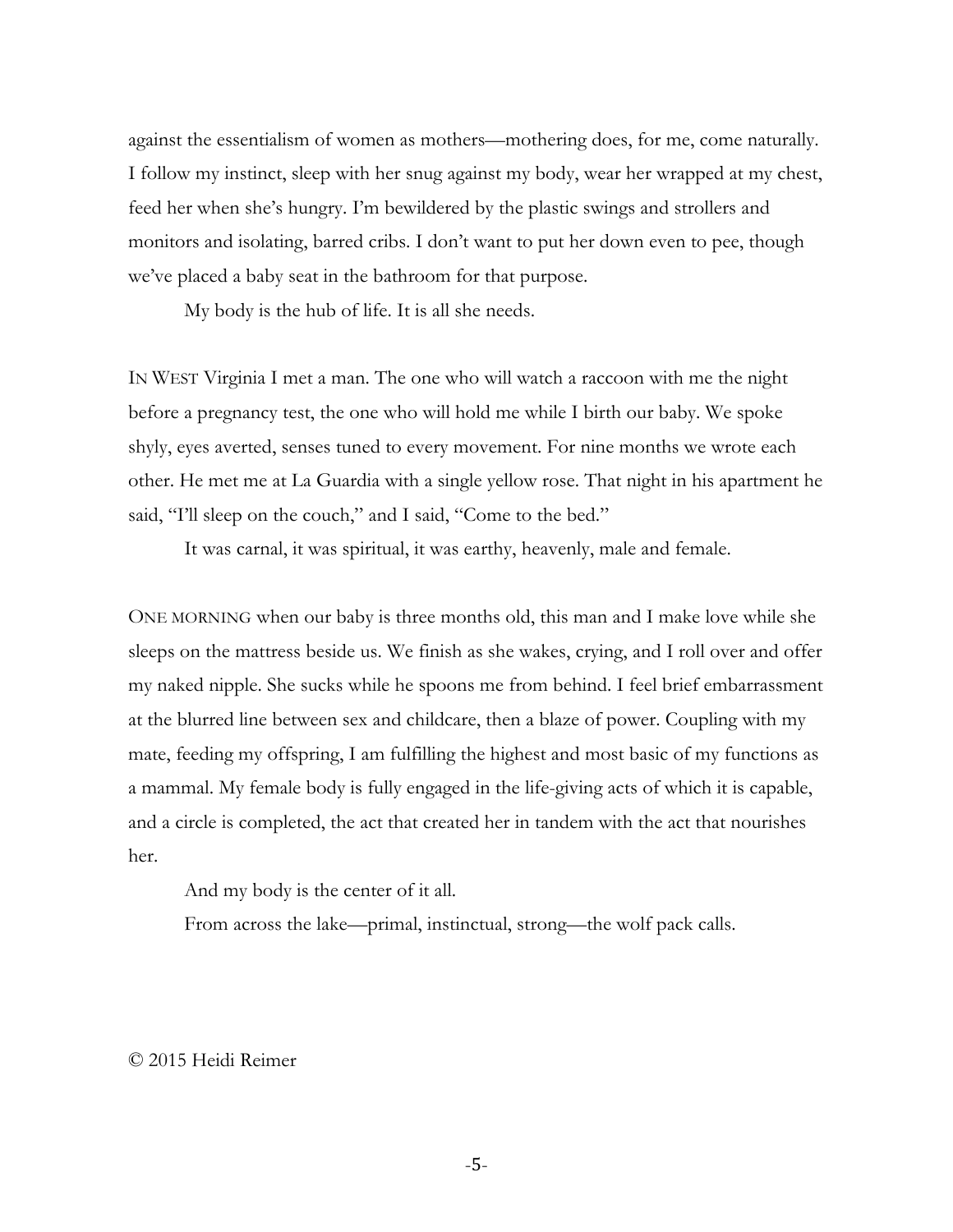## **Acknowledgements**

A version of this essay first appeared as "Where the Sanctity Is" in *Stealing Time: A Literary Journal for Parents*, Summer 2013, as part of their Opening: Pregnancy and Childbirth special issue. Thanks to Robin Jennings for her incisive guidance as an editor. Thank you also to Anena Hansen and Marja Reimer for reading through many incarnations as the essay developed. Lastly, thank you Richard Willis for the cover design, and for being a hero of so much of my creative non-fiction—and, also, of my life.